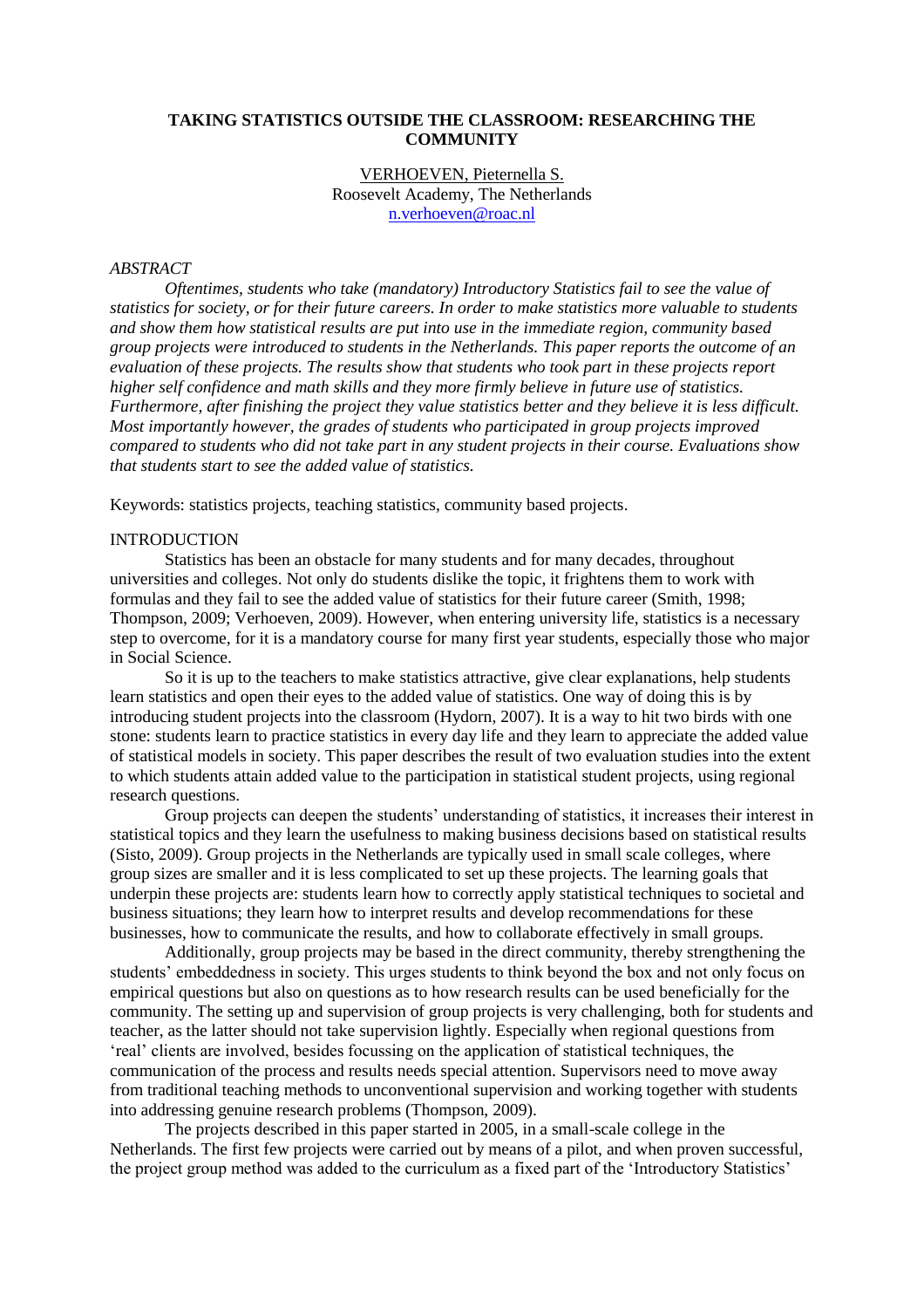course. Besides research questions from regional organisations, student also analysed applied questions they developed themselves.

Setting up student projects requires some extra effort on the part of the teacher. Firstly, research questions from regional (non)profit organisations are assessed to fit to the level of first year students. Then, the projects are announced in class. Based on their letters of motivation, interest - and competency levels, students are assigned to the available project groups. The projects start during the first few weeks of the semester, and they end with a group presentation and a research paper after 15 weeks. Supervision is provided by the statistics teacher and the content expert at the client organisation, thereby control over reliability and validity of the method is warranted.

The theoretical basis for this approach lies in constructivist theories (Thompson, 2009), whereby active engagement of students in real-world problems provides the necessary motivation and interest, it draws on past experiences and it provides that part of 'relevance' to the outside world. With this approach students do not stay within the walls of their classroom and, in later academic life, also engage in community based projects.

## **METHOD**

The introduction of project groups was quantitatively evaluated as part of a larger study that focussed on attitudes toward statistics and the effect of individual and institutional factors on student outcomes. In 2006 and 2007, data were collected among *N=*2,555 college- and university students in the Netherlands and Flanders. They filled in questionnaires on two occasions, one at the start of the semester and one at the end of the semester. For this secondary analysis mainly post test data were used *N*=1,509). The evaluation of project groups was organized among part of these students, as *n=*222 students reported to have taken part in statistics projects during their first year of study.

 Besides, a qualitative tool was used from 2005 until recently to evaluate the statistics course and a few open questions were added where the student could fill in their own experience with the course. This qualitative assessment was re-analyzed for  $2005 - 2010$ , with 6 groups of students (*N=*135).

#### *Instruments and analysis*

In order to obtain information on student learning behaviour, attitudes and student outcomes, the Survey of Attitude toward Statistics was used (Schau, Stevens, Dauphinee & DelVecchio, 1995) as well as global study attitudes such as questions on self-confidence and perceived statistics mastery. Besides, individual background questions were asked and questions on the set up of the courses the students were enrolled in, such as teaching and assessment methods, organisation of projects (if any), class size and course duration.

In a separate set-up course evaluations were used to qualitatively assess the students' opinions on the course as a whole, also split up into separate parts (their own learning, course organisation, assessment and grading, number of hours spent et cetera). Students could fill in open ended questions on what they liked most about the course and what suggestions for improvement they would make. These two questions formed the basis for the qualitative analysis.

The quantitative data were analyzed using independent samples t-tests, with  $\alpha$  < 0.05 and Cohen's D for Effect Size. Qualitative data were analyzed by looking for sensitizing concepts (Glaser & Strauss, 1967) in the open questions.

#### RESULTS

Looking at the first results of the quantitative analysis, the students seem to positively evaluate group projects during the stats course. Tables 1 and 2 present the results of independent samples t-tests on the whole dataset, split up into two groups: students who participated in a group project (*n=*222) and students who did not (*n=*2,333). However enormously skewed, the results still show that group projects are highly valued by students. Table 1 shows the results of the analysis of post-test attitudes across group projects. Except for Affect (*t* (1509)=-0.301; *p*=0.763), students believe themselves to be more competent, they value statistics more, they are more interested and they believe it is less difficult compared to students who did not take part in a group project. Moreover, they put in more effort  $(\Delta x_{\text{effort}} = 0.53; t(249.542) = 6.297; p = 0.000)$  than students who did not participate. Effect sizes are

high, resp. from 2.2 to 10.6 for the significant differences.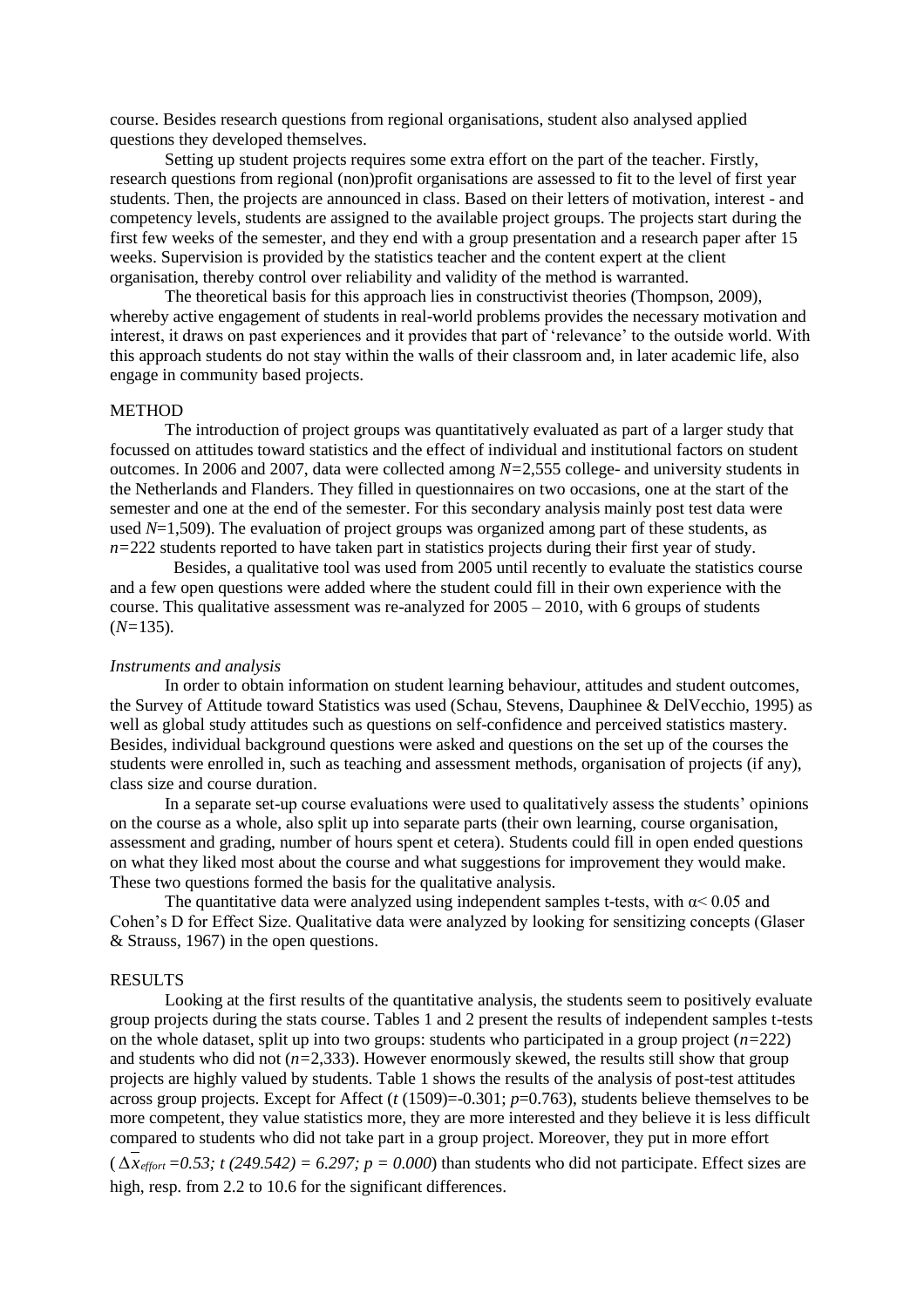|                       | Df      | P-value | Mean Difference               | Cohen's d |
|-----------------------|---------|---------|-------------------------------|-----------|
| AFFECT_POST -0.301    | 1509    |         | $0.763$ $(4.08 - 4.05) -0.03$ | 0.5       |
| CCOMP_POST 1.216      | 192.982 |         | $0.225$ $(4.61 - 4.73)$ 0.12  | 2.2       |
| VALUE_POST 2.080      | 1509    |         | $0.038$ $(4.63 - 4.79)$ 0.16  | 3.5       |
| DIFFICULTY_POST 3.801 | 1509    |         | $0.000$ $(3.20 - 3.46)$ 0.26  | 5.8       |
| INTEREST POST 2.192   | 1509    |         | $0.029$ $(4.16 - 4.37)$ 0.21  | 3.5       |
| EFFORT_POST 6.297     | 249.542 | 0.000   | $(5.21 - 5.74)$ 0.53          | 10.6      |

*Table 1 Independent t-test for the difference in attitude across (non) project group (note: group means in brackets).* 

Table 2 shows the results of t-tests on the differences across groups with regard to more general characteristics, such as self confidence, expected future use of statistics, stats and math experience, math results, perception of math ability and number of hours spent. All variables but mathematics experience (*t(236.257)=-0.364; p=0.716*) show significant differences in the expected direction: more hours were spent, self confidence and math results (+ the perception thereof) are higher, and student have more math and stats experience than students who did not take part in project groups. Cohen's D is high for all results, ranging from 2.4 to 6.0.

|           |       | df      | <i>p</i> -value | Mean Difference         | Cohen's d |
|-----------|-------|---------|-----------------|-------------------------|-----------|
| N hours   | 5.986 | 2495    | 0.000           | $(3.35 - 5.23)$ 1.88    | 6.0       |
| Self conf | 4.055 | 2534    | 0.000           | $(4.23 - 4.58)$ 0.35    | 4.0       |
| Math res  | 2.224 | 251.622 | 0.027           | $(4.43 - 4.66)$ 0.23    | 2.4       |
| Good math | 2.439 | 255.483 | 0.015           | $(4.12 - 4.37)$ 0.25    | 2.5       |
| St future | 3.129 | 248.986 | 0.002           | $(3.70 - 4.00)$ 0.30    | 3.5       |
| Math_exp  | 0.364 | 236.257 | 0.716           | $(5.86 - 5.90)$ 0.04    | 0.3       |
| Stat exp  | 3.813 | 225.173 | 0.000           | $(0.28 - 0.63)$<br>0.35 | 4.7       |

*Table 2 Independent t-test for the difference in background and experience across (non) project group (note: group means in brackets).* 

Lastly, it was tested to what extent final grade differs for students who took part in the stats projects compared to students who did not. The test results show that the final grade is higher for project students (6.7/10) than for students who did not take part (5.7/10) in a project (*t (322) = 8.98; p = 0.000*).

The qualitative analysis during the last 5 years shows similar results. From the total number of students (*N*=135), only one student wrote a negative remark on the stats project. Sixty students pointed out that they liked the project most during the semester, compared to the other course elements. Key words are: learning experience, interesting projects, application of knowledge, acquiring of skills, group collaboration, and time spent. Figure 1 shows the diagram with key concepts of 'what students liked best'.

#### CONCLUSION AND DISCUSSION

Evaluation results obtained from students taking part in statistics project groups in 5 consecutive years show, that group projects can add value to introductory statistics. Overall students are enthusiastic about these projects; they believe it is exciting that they can contribute to policy decisions in (non)profit organizations in the region and they are willing to 'go the extra mile' to bring the project to a successful conclusion. The main conclusion is that students really appreciate the fact that they can put theory into practice and exercise the acquired skills in a real life setting.

Quantitative research results revealed that students who are taking part in research projects have had more prior math and stats experience, they feel more confident that they can obtain the necessary knowledge and skills, they see the added value of statistics and there attitude toward statistics is more positive. Most importantly however, students who participated in research projects get higher grade than those who did not.